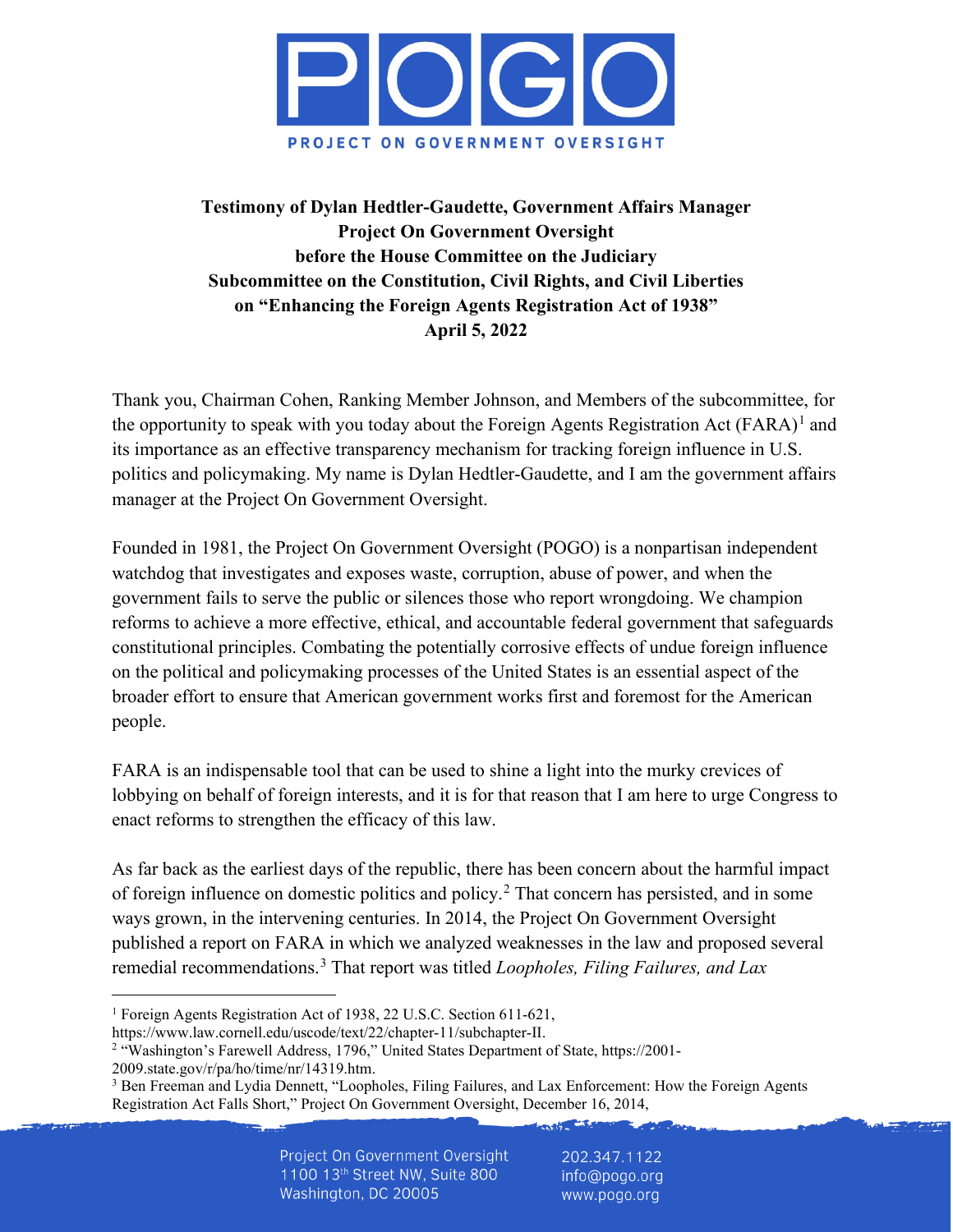*Enforcement: How the Foreign Agents Registration Act Falls Short*. Unfortunately, as recent reporting has highlighted, that title remains as appropriate a description of FARA today as it was in 2014.[4](#page-1-0) Equally as unfortunate is the Department of Justice's and Congress's lack of action toward resolving these outstanding issues with FARA, making our recommendations from that 2014 report as salient and necessary today as they have ever been.

Beyond protecting the integrity of the U.S. policymaking process by guarding against undue foreign influence and the corrupting impact such influence can have, strengthening and enforcing FARA is a critical step for Congress to take because it speaks to a bedrock principle of American society; namely, the rule of law. When regular citizens see powerful and politically connected individuals getting away with breaking the law, as is the case when FARA violations happen with impunity, the sense of unfairness and the perception of a two-tiered justice system grow and metastasize into a malignant cancer of public distrust.

All of this being said, it is encouraging that several members of Congress, both Democrats and Republicans, including the ranking member of this subcommittee, have introduced FARA reform legislation in recent years. The fact that this very hearing is happening is a positive sign, underscoring that some members of Congress are taking this matter seriously, as the issue deserves. The time for meaningful FARA reform has come, and I am honored to have the opportunity to testify before this subcommittee and offer some recommendations.

## **Recommendations**

Given the importance of FARA as a key means of both monitoring and countering undue foreign involvement in U.S. domestic and foreign policy, undergirding the law and rendering it stronger and more effective is vital. There are several key reforms that Congress should move forward with that will meaningfully enhance FARA, including:

- 1. Create a dedicated FARA office within the Department of Justice, rather than continuing to leave FARA enforcement to a "unit" within the National Security Division (NSD). This will help the Justice Department in focusing on and prioritizing FARA enforcement.
- 2. Close the Lobbying Disclosure Act (LDA) exemption that allows a subset of foreign agents to register under the less rigorous requirements of the LDA where they should appropriately be required to register under FARA.<sup>[5](#page-1-1)</sup> Closing this loophole will more fully capture and monitor foreign lobbying and prevent foreign agents from engaging in such lobbying without appropriate transparency.

https://www.pogo.org/report/2014/12/loopholes-filing-failures-and-lax-enforcement-how-foreign-agentsregistration-act-falls-short/.

<span id="page-1-0"></span><sup>4</sup> Hailey Fuchs, "How Russian entities are retaining much of their D.C. lobbying influence," *Politico*, March 22, 2022, https://www.politico.com/news/2022/03/22/russian-entities-lobbying-disclosure-00019221. 5 22 U.S.C. Section 613(h), https://www.law.cornell.edu/uscode/text/22/613.

<span id="page-1-1"></span>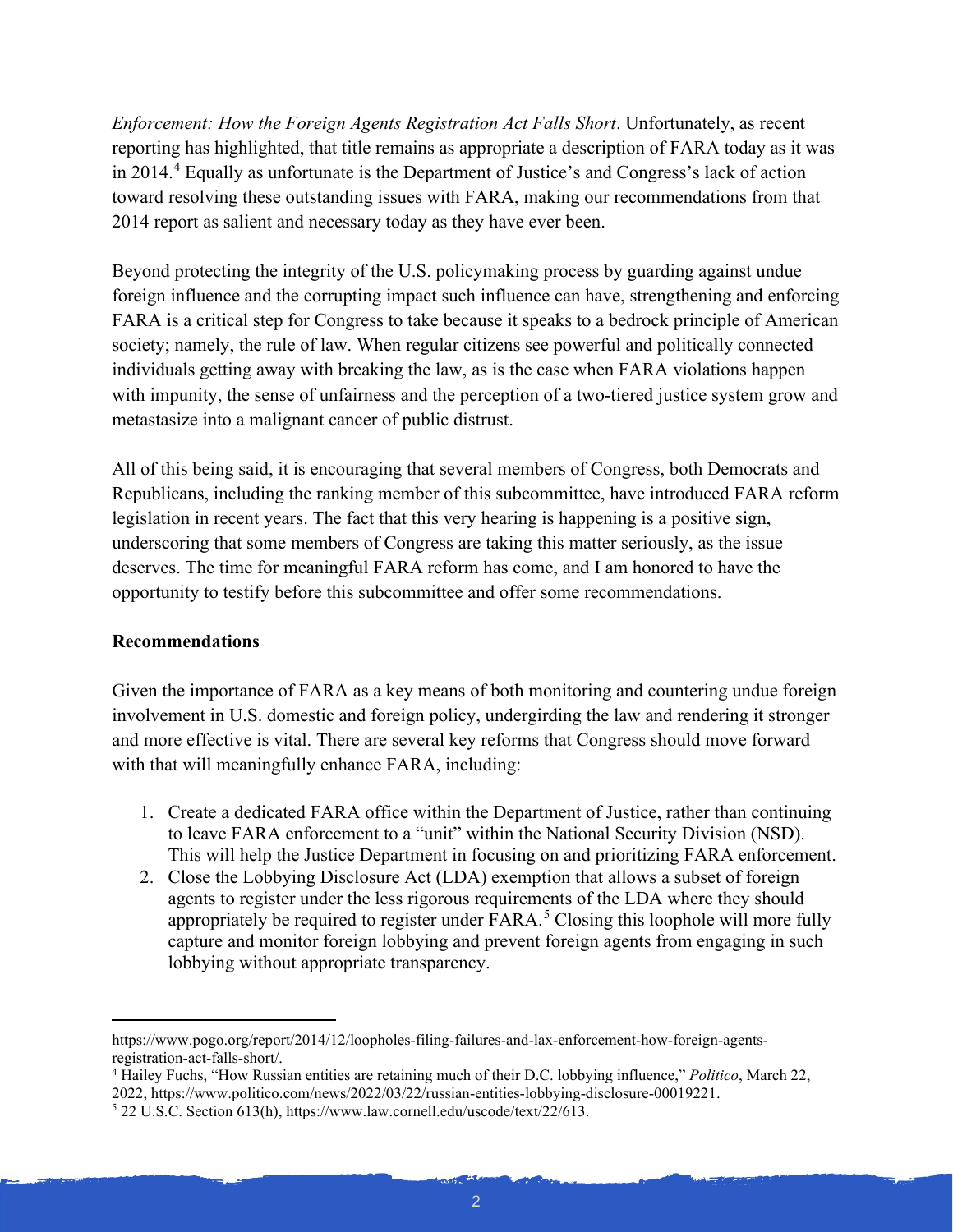- 3. Create civil monetary penalties for FARA violations instead of relying solely on criminal proceedings or declaratory injunctions as deterrence mechanisms. Adding a civil monetary option to the accountability framework around FARA will give the Justice Department an effective deterrence and punitive tool that it currently does not have.
- 4. Require modernized and updated standards for the Department of Justice's public posting of FARA disclosure materials and documents, including meeting key digital accessibility standards such as those issued under Section 508 of the Rehabilitation Act of 1973 $^6$  $^6$  and the latest Web Content Accessibility Guidelines (WCAG).<sup>[7](#page-2-1)</sup>
- 5. Avoid extending civil investigative demand (CID) authority to the Department of Justice for use in FARA investigations and proceedings. Though FARA is an important transparency mechanism, it is crucial to avoid expanding its scope too far and increasing the opportunities for potential abuse.

While these five proposals comprise the core of our recommendations, I want to encourage Congress to refer to POGO's 2014 report, which I have included as a supplement to my testimony. In that report, we set forth several more recommendations not listed above, including enhancing the range of required disclosures for FARA registrants and requiring additional proscriptions around foreign agents who make campaign contributions and engage in other political activities related to officials they have lobbied on behalf of foreign principals.<sup>[8](#page-2-2)</sup>

One promising aspect of FARA reform efforts is that there have been proposals offered by a wide range of Members of Congress that include each of these reform ideas. For example, Ranking Member Johnson previously introduced a bill that would close the LDA exemption and require the Department of Justice Inspector General to analyze the department's approach to FARA enforcement.<sup>[9](#page-2-3)</sup> A bipartisan cohort of senators, led by Senators Chuck Grassley (R-IA) and Dianne Feinstein (D-CA) introduced a robust FARA reform bill in 2019 that would also create civil monetary penalties for FARA violations and require DOJ to create a comprehensive FARA strategy to enhance enforcement and compliance.<sup>[10](#page-2-4)</sup> Representative Katie Porter (D-CA) introduced her own comprehensive FARA reform bill last year,  $11$  and Representatives Abigail Spanberger (D-VA) and John Katko (R-NY) have sponsored a bill that would bring FARA into the 21<sup>st</sup> century by explicitly encompassing social media content under the FARA disclosure framework.[12](#page-2-6) Senators Cynthia Lummis (R-WY) and Sheldon Whitehouse (D-RI), along with

<span id="page-2-5"></span><sup>11</sup> Foreign Political Influence Elimination Act of 2021, H.R. 4847, 117<sup>th</sup> Cong., (2021),

https://www.congress.gov/bill/117th-congress/house-

<span id="page-2-0"></span> $6$  Section 508, Rehabilitation Act of 1973, United States Department of Labor,<br>https://www.dol.gov/agencies/oasam/regulatory/statutes/section-508-rehabilitation-act-of-1973.

<span id="page-2-1"></span><sup>&</sup>lt;sup>7</sup> Web Content Accessibility Guidelines (WCAG) 2.1, W3C, June 5, 2018, https://www.w3.org/TR/WCAG21/.

<span id="page-2-2"></span><sup>8</sup> "Loopholes, Filing Failures, and Lax Enforcement: How the Foreign Agents Registration Act Falls Short," 36-37. See footnote 3.

<span id="page-2-3"></span><sup>&</sup>lt;sup>9</sup> Disclosing Foreign Influence Act, H.R. 4170, 115<sup>th</sup> Cong., (2017), https://www.congress.gov/bill/115thcongress/house-

bill/4170?q=%7B%22search%22%3A%5B%22Johnson+Foreign+Agents+Registration+Act%22%5D%7D&r=1.

<span id="page-2-4"></span><sup>&</sup>lt;sup>10</sup> Foreign Agents Disclosure and Registration Enhancement Act of 2019, S. 1762, 116<sup>th</sup> Cong., (2019), https://www.congress.gov/bill/116th-congress/senate-bill/1762 Act.

<span id="page-2-6"></span>https://www.congress.gov/bill/117th-congress/house-bill/4847/text?r=9&s=1.<br><sup>12</sup> Foreign Agent Disclaimer Enhancement Act of 2021, H.R. 337, 117<sup>th</sup> Cong., (2021),

bill/337/text?q=%7B%22search%22%3A%5B%22Foreign+Agent+Disclaimer+Enhancement+%28FADE%29+Act %22%5D%7D&r=1&s=2.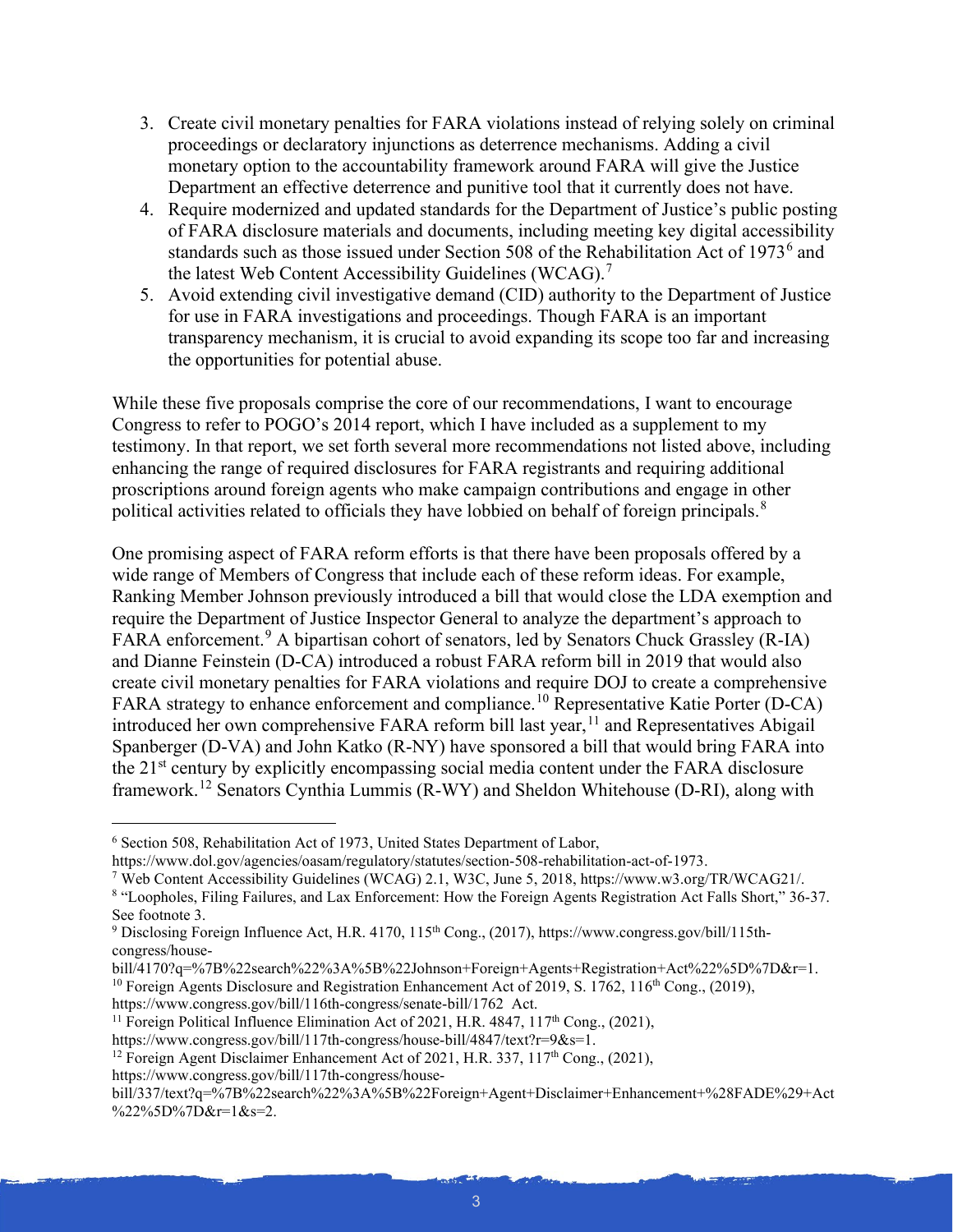Representatives Ken Buck (R-CO) and Ro Khanna (D-CA), led a bill in their respective chambers to update and modernize FARA disclosure reporting and public posting, which would align with my fourth recommendation above.<sup>[13](#page-3-0)</sup>

The takeaway here is that Congress has shown substantive, bipartisan interest in reforming FARA, and a general consensus has been achieved in terms of the key reform contours. The next step is to focus congressional attention and energy on moving forward and transforming these commonsense reforms from ideas into codified law.

# **FARA: A Brief Summary, Then and Now**

Enacted in 1938 by the 75<sup>th</sup> Congress, FARA was originally a response to widespread concern about Nazi Germany's propaganda efforts in the United States.[14](#page-3-1) Since its passage, FARA has been amended on several occasions in order to bring the bill up to date and to render it reflective of modern realities, with the last round of FARA reforms coming in 1995 in the context of the original creation of the Lobbying Disclosure Act (LDA).<sup>[15](#page-3-2)</sup> In the intervening 27 years, technology has developed significantly, and foreign actors have engaged in ever more sophisticated efforts to influence U.S. policy, further underscoring the overdue and critical need for a new round of FARA reforms.

Some key areas of concern worth highlighting within FARA are registration rates, compliance with disclosure requirements, and transparency and public access in relation to disclosed informational materials.[16](#page-3-3) We note in our 2014 report that there are significant problems with all three of these areas under the FARA framework.<sup>[17](#page-3-4)</sup> Our conclusion was that FARA is riddled with loopholes and undermined by poor enforcement and insufficient transparency processes. These conclusions were largely corroborated by a report issued by the Department of Justice's inspector general in 2016.<sup>[18](#page-3-5)</sup> The inspector general report also highlighted declining rates of FARA registrations and noted how few FARA cases had been pursued by DOJ, citing just seven in the nearly 50 years from [19](#page-3-6)66 to  $2015.^{19}$ 

More recent examples of FARA violations that have caused alarm are myriad, ranging from instances stemming from Special Counsel Robert Mueller's investigation into Russia's actions

<span id="page-3-0"></span><sup>&</sup>lt;sup>13</sup> Foreign Agents Registration Modernization (FARM) Act of 2021, H.R. 5859, 117<sup>th</sup> Cong., (2021), https://www.congress.gov/bill/117th-congress/house-bill/5859/text?r=1&s=1.

<span id="page-3-1"></span><sup>&</sup>lt;sup>14</sup> Cynthia Brown, "The Foreign Agents Registration Act (FARA): A Legal Overview," Congressional Research Service, December 4, 2017,

https://crsreports.congress.gov/product/pdf/R/R45037#:~:text=Enacted%20in%201938%20to%20promote,Departm ent%20of%20Justice%20(DOJ).<br><sup>15</sup> "The Foreign Agents Registration Act (FARA): A Legal Overview," 1-2. See footnote 14.

<span id="page-3-3"></span><span id="page-3-2"></span><sup>&</sup>lt;sup>16</sup> Jacob R. Straus, "The Foreign Agents Registration Act: An Overview," Congressional Research Service, March 7, 2019, https://crsreports.congress.gov/product/pdf/IF/IF10499.

<span id="page-3-4"></span><sup>&</sup>lt;sup>17</sup> "Loopholes, Filing Failures, and Lax Enforcement: How the Foreign Agents Registration Act Falls Short," Executive Summary. See footnote 3.

<span id="page-3-5"></span><sup>&</sup>lt;sup>18</sup> Audit of the National Security Division's Enforcement and Administration of the Foreign Agents Registration Act, Office of the Inspector General, United States Department of Justice, Executive Summary, September 16, 2016, https://oig.justice.gov/reports/2016/a1624.pdf.

<span id="page-3-6"></span><sup>&</sup>lt;sup>19</sup> Audit of the National Security Division's Enforcement and Administration of the Foreign Agents Registration Act, Executive Summary. See footnote 18.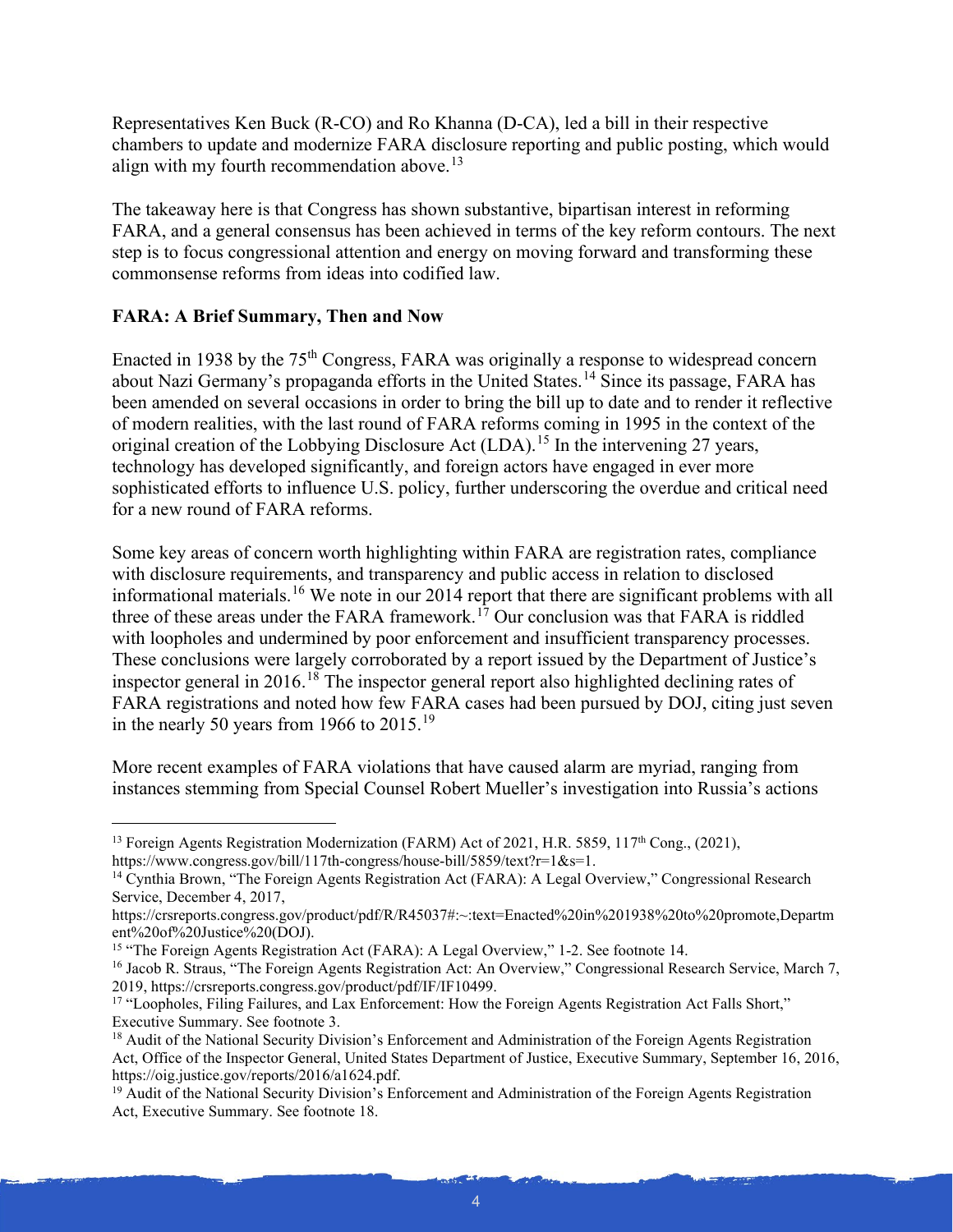during the [20](#page-4-0)16 presidential election,<sup>20</sup> to charges of FARA violations against a former Obama administration official (though the individual accused was later acquitted), $^{21}$  $^{21}$  $^{21}$  to recent FARA cases that related to lobbying on behalf of Sri Lanka, China, Malaysia, and other foreign nations.[22](#page-4-2) These patterns of opacity, violations, and a disinterest in or inability to hold those who break the law accountable are key reasons why we are proposing the creation of civil monetary penalties and the modernization of the transparency aspects of FARA (the third and fourth recommendations above, respectively).

It is also important to remember that inconsistent and insufficient enforcement of FARA makes it difficult to accurately capture the true extent to which foreign lobbying that should be regulated under FARA isn't being tracked. This is, at its core, a matter of prioritization at the Department of Justice. That is why we are supporting the creation of a dedicated FARA office and the creation of a comprehensive strategy for enforcement. Combining this enhanced focus at the Department of Justice with the closure of a glaring loophole — the LDA exemption — will help more fully and appropriately encompass all of the foreign agents, and activities of those agents, that should be subject to strong transparency strictures.

With this being said, the Department of Justice has taken some encouraging steps over the past few years. These steps, which have contributed to a substantial increase in the number of FARA registrants since 2016, include issuing a notice in December of 2021 of proposed rule-making with the intent of updating FARA regulations and enhancing the department's emphasis on enforcement.[23](#page-4-3)

## **A Note of Caution: Civil Investigative Demand Authority**

While it is vital that Congress enact reforms to modernize and strengthen FARA, and thus shed brighter light on foreign lobbying activities and the influence those activities have on U.S. policy, it is also essential to safeguard the privacy and general due process rights of Americans who may be investigated for potential FARA violations. It is all too easy to envision a scenario in which politically disfavored or marginalized stakeholders become the object of government harassment under the guise of a FARA investigation.

More specifically, Congress must be cautious in granting the Department of Justice civil investigative demand (CID) authority for purposes of FARA investigations. CID is a powerful

regulations#:~:text=(FARA%20or%20the%20Act)%20was,on%20political%20or%20policy%20matters.

<span id="page-4-0"></span><sup>20</sup> Morgan Chalfant and Alex Gangitano, "Mueller fuels foreign lobbying crackdown," *The Hill*, December 31, 2018, https://thehill.com/business-a-lobbying/business-a-lobbying/423149-mueller-fuels-foreign-lobbyingcrackdown.

<span id="page-4-1"></span><sup>&</sup>lt;sup>21</sup> Andy Wright and David Peet, "Greg Craig: The Government's Latest Swing at FARA Enforcement and What Comes Next," *Just Security*, October 2, 2019, https://www.justsecurity.org/66341/greg-craig-the-governments-latest-swing-at-fara-enforcement-what-comes-next/.

<span id="page-4-3"></span><span id="page-4-2"></span><sup>&</sup>lt;sup>22</sup> Recent FARA Cases, United States Department of Justice, https://www.justice.gov/nsd-fara/recent-cases. <sup>23</sup> Brandon L. Van Drack and Haydn Forrest, "FARA's Next Big Year," *Just Security*, January 31, 2022,

[https://www.justsecurity.org/80024/faras-next-big-year/;](https://www.justsecurity.org/80024/faras-next-big-year/) Advanced Notice of Proposed Rulemaking, Federal Register: Clarification and Modernization of Foreign Agents Registration Act (FARA) Implementing Regulations, United States Department of Justice, December 13, 2021,

https://www.federalregister.gov/documents/2021/12/13/2021-26936/clarification-and-modernization-of-foreignagents-registration-act-fara-implementing-